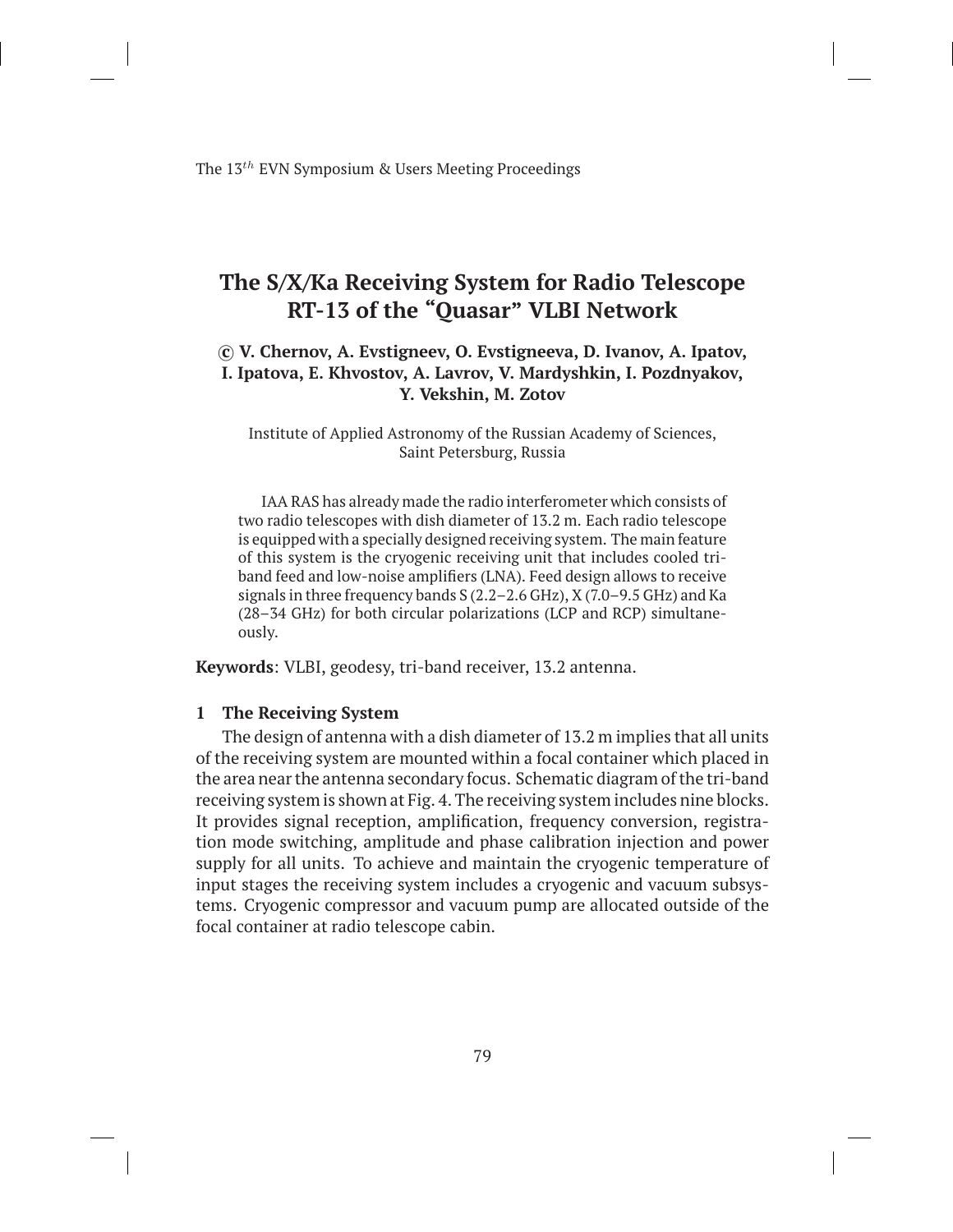

Fig. 1. The block diagram of the tri-band receiving system

#### **2 The Cryostat**

The radiation from cosmic source, concentrated with the dish and subreflector, comes to the feed through the radio-transparent cover of cryostat. The feed design allows to split left and right circular polarization signals and to convert them into linear polarized for each operating band. The converted signals are mixed with the calibration ones injected through couplers from calibration unit. The converted signals are amplified by two LNAs for each band, six in total. Operating temperature of LNAs is about 20 K. At the top of the cryostat the radio transparent window is placed. It has minimum absorption of electromagnetic signals at the operating bands. The window consists of 20 mm thick dome-shaped polystyrene, covered by two layers of a 0.05 mm mylar film and 0.1 mm PTFE film on top. Feed design is based on S, X, and Ka bands circular waveguides placed coaxially. The Ka-band has a circular waveguide with a dielectric matching cone and waveguide septum polarizer. In the X-band signal reaches the horn, comes through the differentialphase section and divides over the orthomode transducer. In S-band quarterwavelength inductive pins and hybrid couplers are applied. The cryogenic LNAs provide more than 30 dB gain and noise temperature not higher than 10 K at S and X bands, and about 30 K at Ka band. All the equipment inside the cryostat is closed with the copper heat shield. At the top of heat shield the infrared filter made with 0.1 mm PTFE is placed. The cooling process, using two-stage refrigerator Sumitomo RDK-408S2, takes 7 hours. The feed and LNAs temperature is stabilized at 26 K and 20 K respectively.

#### **3 Receiver system units**

All output signals from cryostat come to the three frequency conversion units (FCU) for S, X, Ka bands that perform secondary amplification and frequency conversion to intermediate frequency (IF). Each FCU has two polarization channels that are distributed into three sub-channels each. Each pair of sub-channels has tunable local oscillator (LO) for operating band selection.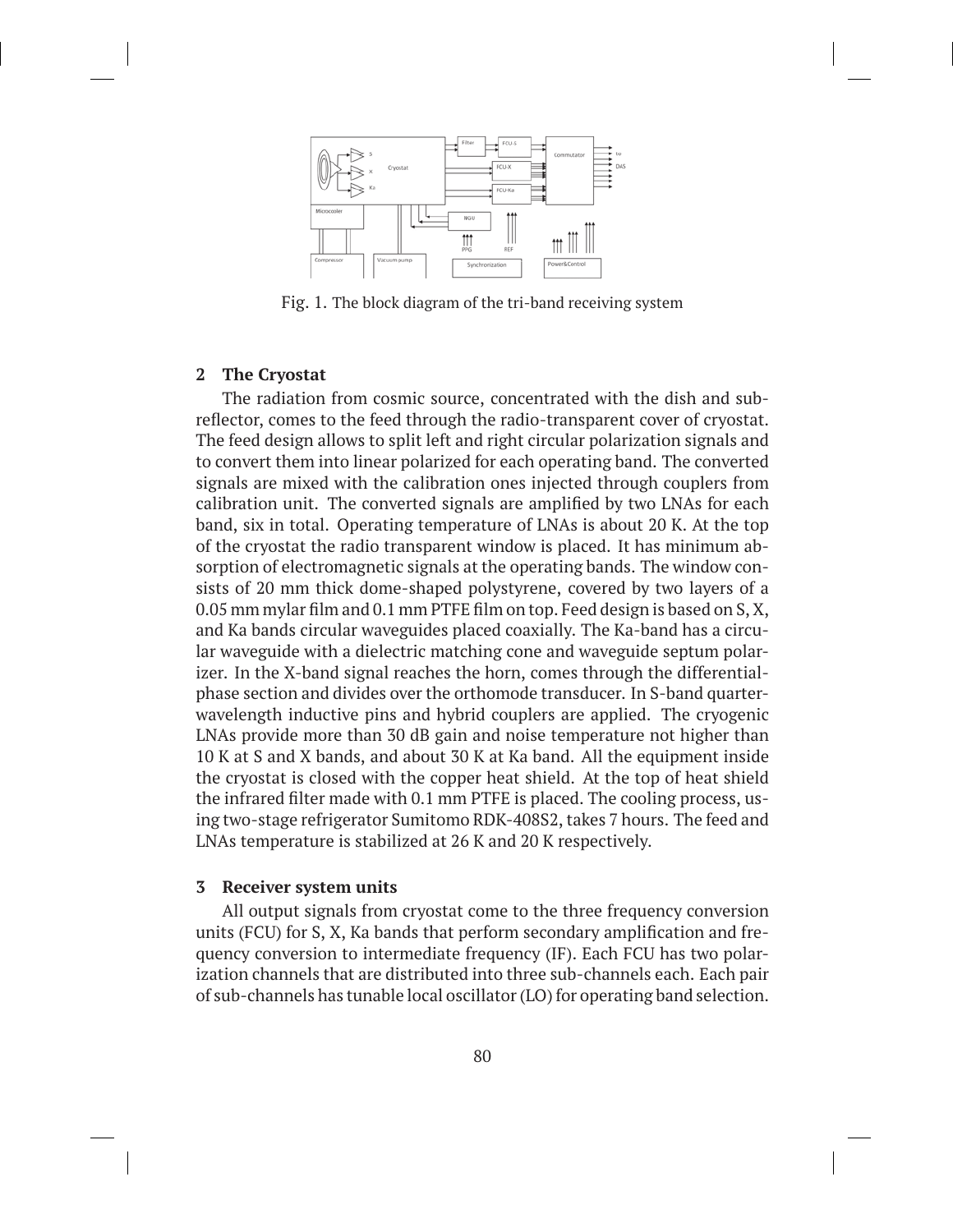Design of S-band FCU allows one frequency conversion, however the FCU of X and Ka bands has double conversion, reducing image channel. FCUs operating frequency diagram is shown at Fig. 2. Tunable LO with IF filter permit to choose 1 GHz bandwidth from the entire input range. The fixed LO performs second frequency conversion to the 1–2 GHz band that corresponds with VLBI data acquisition system (DAS) registration band. All LOs are synchronized by 100 MHz reference signal from hydrogen time standard. Since VLBI reg-



Fig. 2. The operating frequency diagram

istration system has 4 channels for each polarization, the receiving system operates in S/X mode (S-band and three X-band subchannels) or in the X/Ka mode (one X-band and three Ka-band subchannels). Commutator unit allows to select 8 of the 14 input channels for transmission to DAS. Commutator unit also provides radiometric output signal registration for remote diagnostic purpose. Noise generation unit (NGU) contains tunable noise generators for amplitude calibration. Phase calibration pico-second pulse (PPS) signals comes to the NGU where they are mixed with amplitude calibration signals for injection into the cryostat through 27 dB directional couplers, located before the LNAs. The calibration signals are divided by splitter for both polarizations of each frequency band. Receiver system also includes the power supply units to provides separate power control and monitoring for each unit. Operating parameters, such as temperature, pressure, currents consumption are monitored. All communications are carried out via the Ethernet interface.

#### **4 Measurement results**

Due to the design features of cryostat, there are no access to the input port in operating mode, so the gain is measured through directional couplers. Fig. 3 shows gain plot for S, X and Ka bands. The results for right and left polarizations channel differ slightly.

S-band occupied by well-known RFI sources such as Wi-Fi and 3G trans-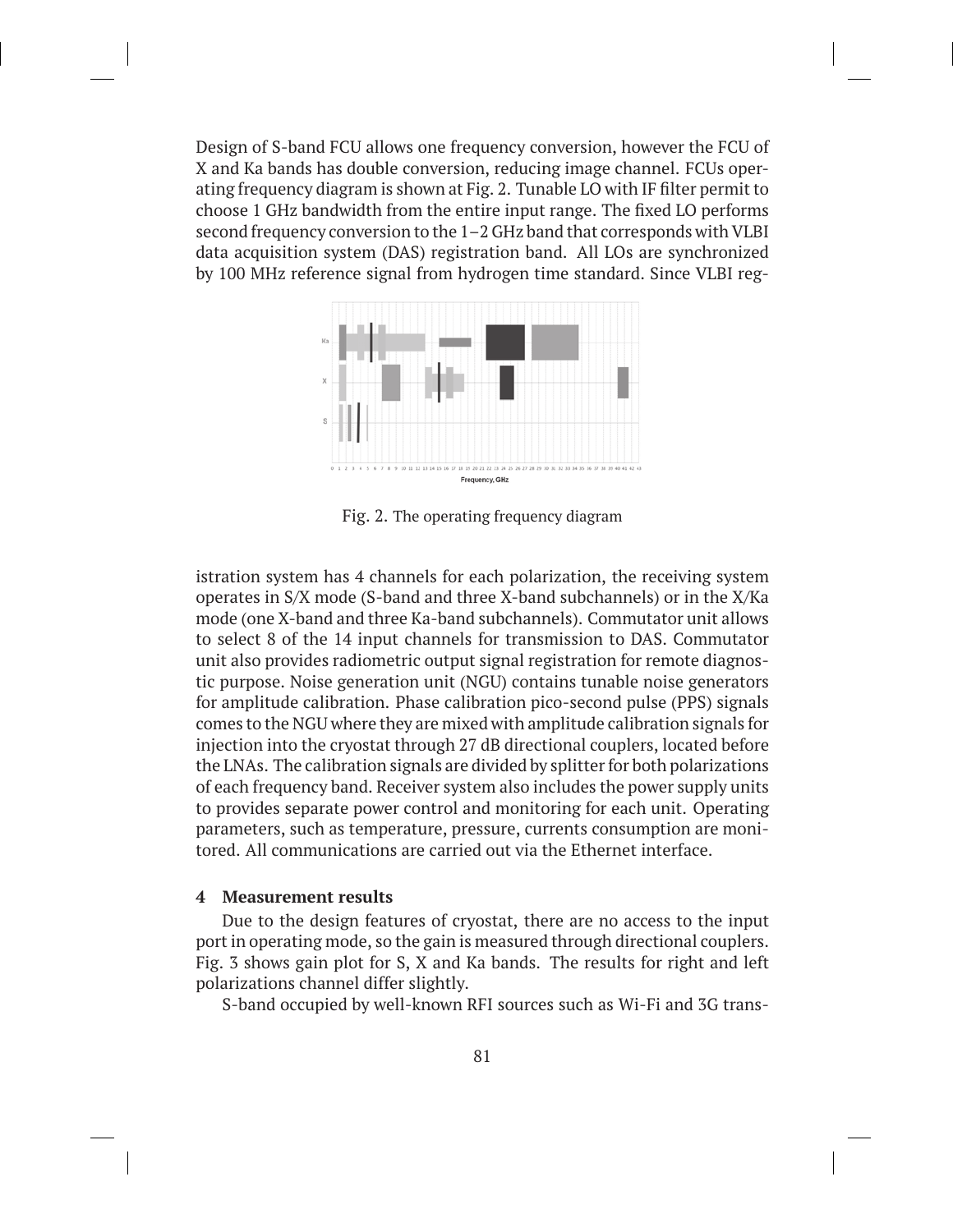

Fig. 3. The tri-band cryostat gain plots

mitters. Filtering of these interferences is clearly shown at the S-band plot. All FCUs were tested on the noise figure analyser. Measurement results of gain and noise temperature are presented at Fig. 4 for each band and at Table 1 for each subchannel.

The gain and noise temperature

Table 1

| FCU Band   | G1, dB      | G2, dB      | $G_3$ , dB  | Tn, K |
|------------|-------------|-------------|-------------|-------|
| S RCP/LCP  | 50.2 / 48.3 |             |             | 230   |
| X RCP/LCP  | 46.5 / 48   | 47.2 / 47.8 | 47/46.7     | 450   |
| Ka LCP/RCP | 45/46.1     | 44.8 / 45.9 | 43.5 / 44.2 | 310   |

To measure the noise temperature of the receiving system Y-factor method was applied. Special broadband matched load [1] was used. It is a lowtemperature wide-aperture noise generator, that include absorption material enclosed in a container with liquid nitrogen. The matched load is mounted on a cryostat vacuum window flange. The output receiving system signals are measured by spectrum analyser. It allows to get noise temperature vs. frequency plot, to measure the arbitrary band noise and eliminate RFIs. The results of the system noise temperature measurements in different bands are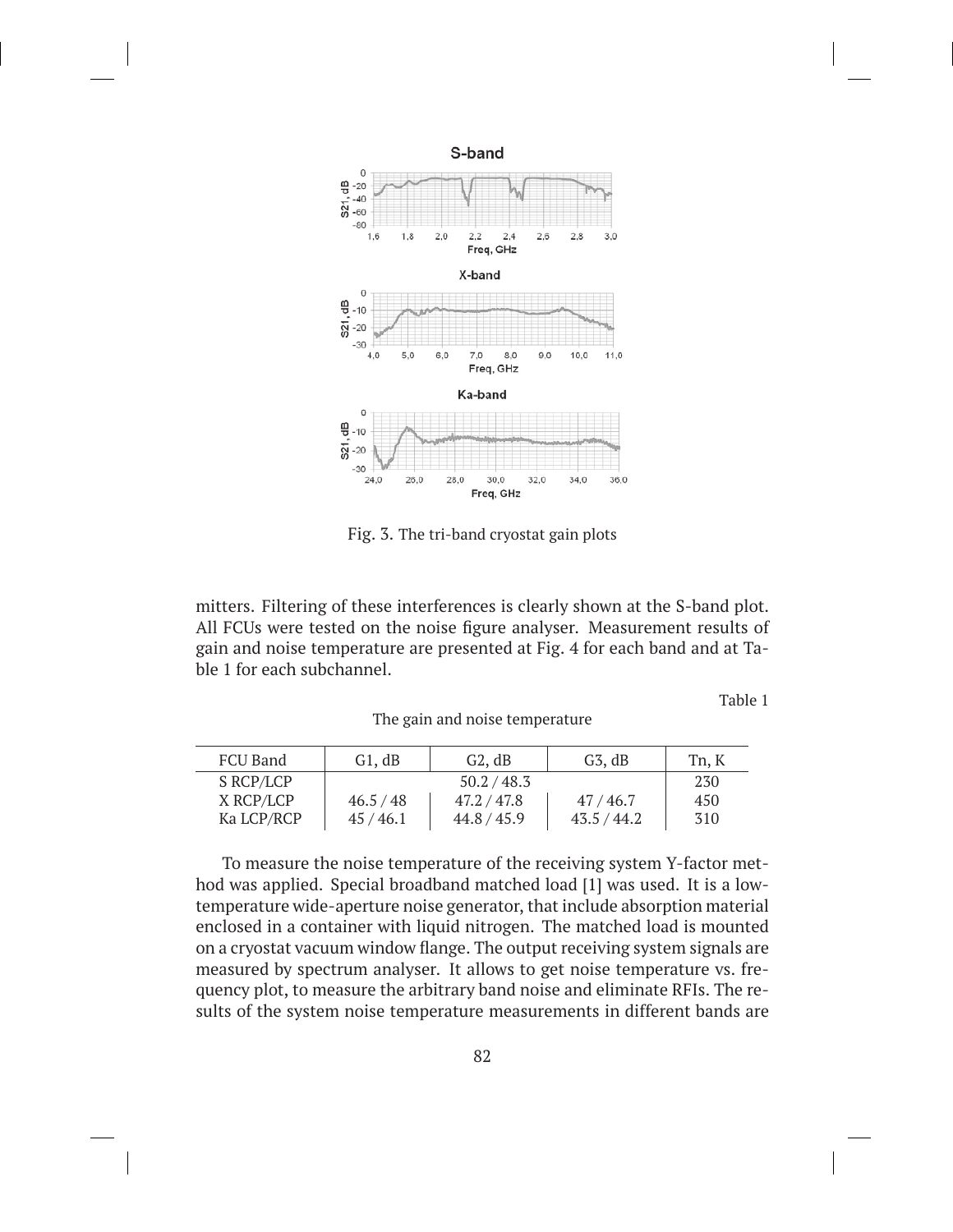

Fig. 4. Gain and noise temperature of FCU-S, FCU-X and FCU-Ka

shown in Fig. 5 as a noise temperature vs. frequency plot. FCUs noise contribution is enough low. The gap on the S-band plot is due to the Wi-Fi reject filter (2.38–2.5 GHz).



Fig. 5. The receiving system noise temperatures